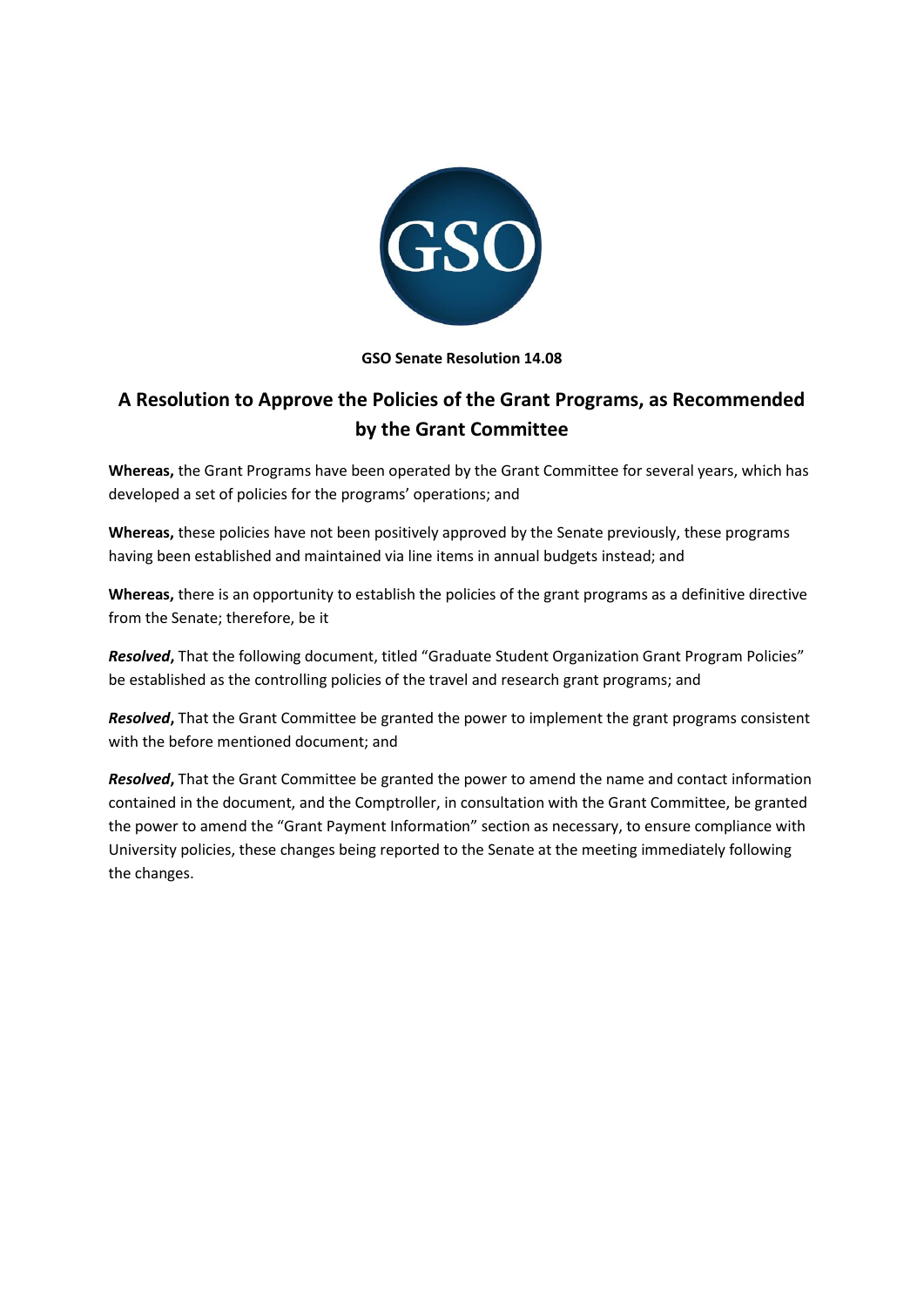## **Graduate Student Organization Grant Program Policies**

These policies covers all regulations and procedures of the Graduate Student Organization's Grant Programs, which award stipends, referred to as grants to students for academic and professional travel to conferences and networking events, and for expenses related to research materials and travel. Please contact the GSO at gsogrants@syr.edu if you have any questions about this policy.

- I. Grant Programs and Committee
	- a. The GSO operates two grant programs, the Travel Grant Program and the Research Grant Program.
	- b. These grant programs are administered by the GSO Senate's Grant Committee. The Committee is comprised of graduate students from diverse graduate programs across campus.
	- c. The Committee makes all final decisions concerning the operation of the Programs, in compliance with University requirements and any instructions from the Senate.
	- d. The Committee may delegate such responsibilities related to program operation and review to any subcommittees it creates.
	- e. Unless altered by vote, Grant Committee meetings, and meetings of any subcommittees it may create, are closed. Barring a vote to allow individuals or the student body at large to attend, only committee members may attend meetings.
	- f. The Grant Committee will not send applicants their rubric scores, explain a score, or explain an award decision.
	- g. The Grant Committee's decision on an application is final. There is no appeals process above the committee.
- II. Travel Grant Program
	- a. Eligibility
		- i. All main campus enrolled, matriculated graduate students of Syracuse University are eligible to apply for Travel Grants, except those students in the College of Law.
		- ii. The purpose of the travel must be for at least one of the following approved reasons:
			- 1. Travel to/from academic conferences, workshops, and competitions and other events that offer opportunities similar to the aforementioned events.
			- 2. Travel to/from professional conferences, workshops, and competitions and other events that offer opportunities similar to the aforementioned events.
		- iii. Travel Grants may be used to pay for the following eligible expenses, in connection with the above reasons for travel:
			- 1. Transportation and airfare
			- 2. Hotel and lodging costs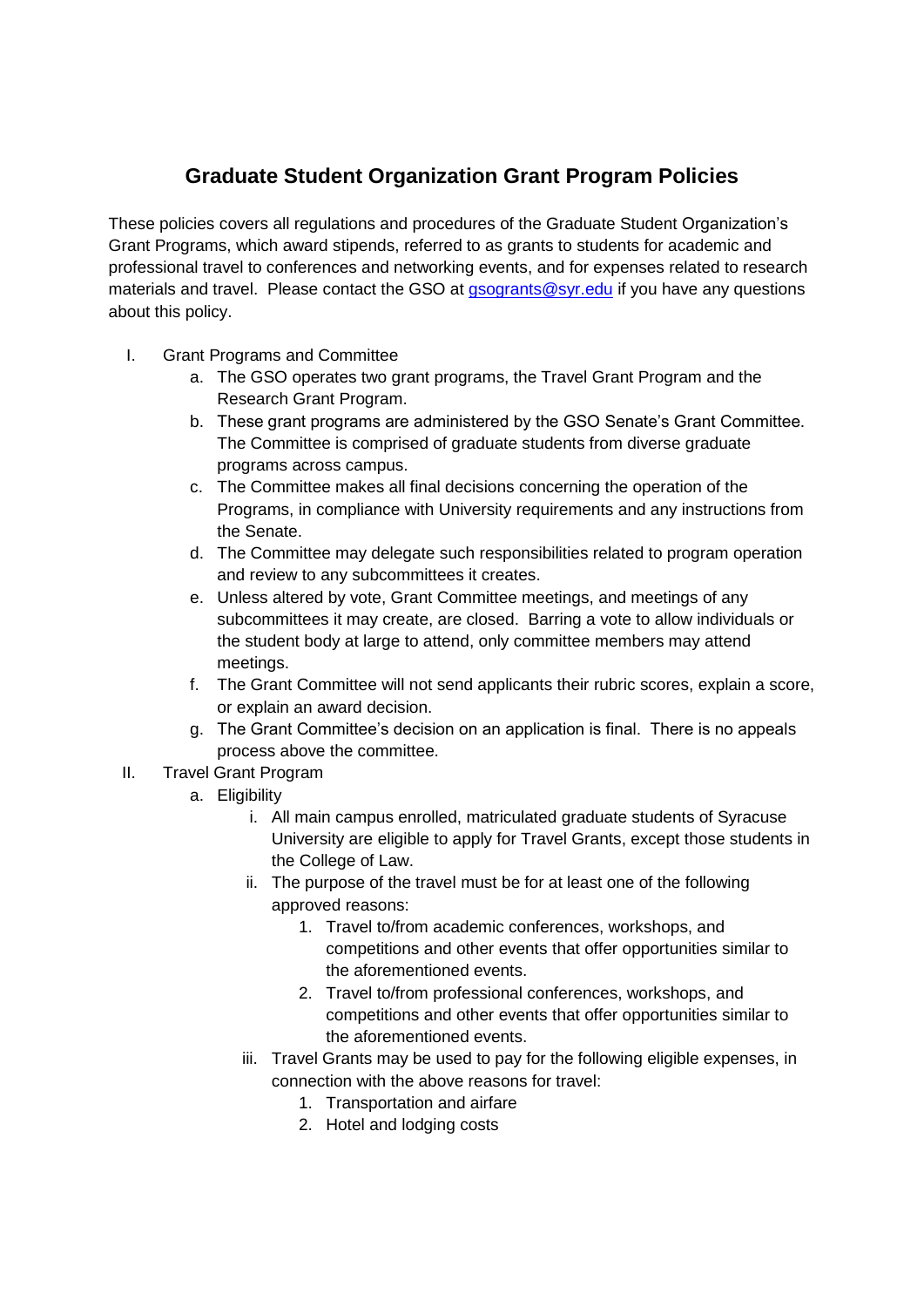- 3. Conference or other registration costs (only if it results in a net savings on conference registration cost)
- 4. Professional or academic association membership costs
- 5. Other expenses related to the allowed travel as determined by the Grant Committee and in compliance with the fiscal policies of the GSO and Syracuse University.
- iv. Travel Grants may not be used to pay for food or other meal costs.
- v. Applications are only accepted for travel that begins on or after the fifteenth of the month prior to the deadline preceding the one for which the application was submitted.
- vi. Applications are only accepted for travel that begins during the same fiscal year as the deadline for which the application is submitted, plus the remainder of the summer term, ending immediately before the first day of classes of fall semester.
- vii. A student may only receive one Travel Grant per academic year. However, if a student applies and is denied, he or she may reapply for a different conference.
- viii. A student may receive only one of either the Travel or Research Grants in a single academic year.
- b. Applying
	- i. Students must apply for a Travel Grant using official application materials, available on the GSO website. Old, outdated, and modified applications will not be accepted.
	- ii. The Grant Committee will establish deadlines and publish them on the GSO website.
	- iii. A faculty recommendation letter is required for an application to be considered complete. It is the responsibility of the applicant to ask his or her recommender for a recommendation - the GSO or its Committees will not communicate directly with a recommender.
	- iv. All completed applications received by the end of the day of the relevant deadline will be considered by the Grant Committee when it next review applications.
	- v. An incomplete application will be held for consideration at the next deadline. If the application is complete by that deadline, it will be considered then, if not, it will be denied. If there are no later deadlines for the current academic year, the committee will not consider that application.
- c. Evaluation Procedures
	- i. The Grant Committee evaluates all complete applications after each deadline. Award decisions are generally made within 21 business days of the deadline, with notifications sent as soon as possible afterward.
	- ii. In evaluating applications, a rubric is used to score each application. This rubric will be made public.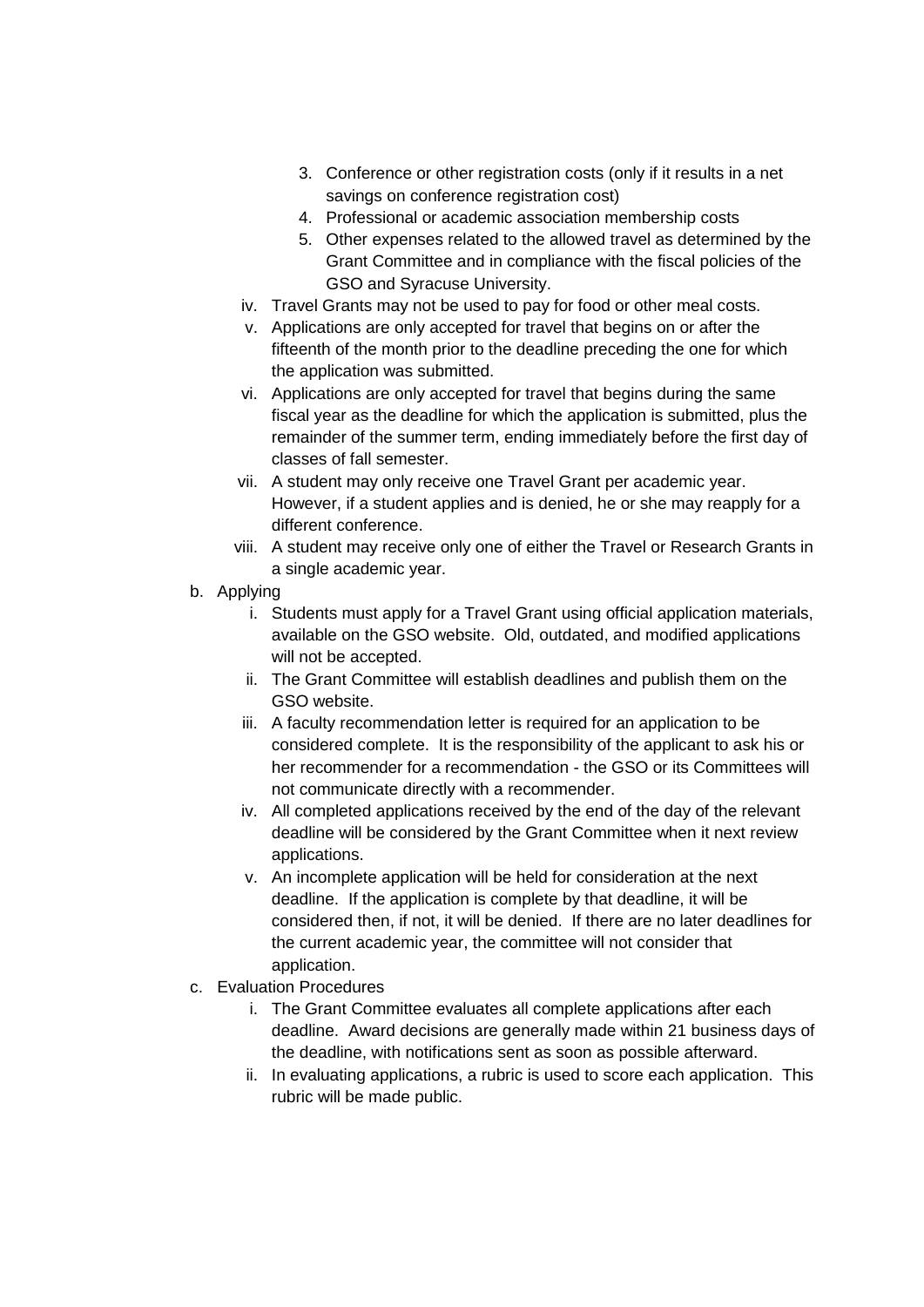- iii. The score on this rubric is used to determine the award amount, using a scale. This scale is not made public.
- iv. In determining a score for an application, at least two committee members shall review the application, neither of whom may be in the same program as the applicant. If the scores from the reviewers differ by more than three points, the committee shall review the application at large. If not, the average of the reviewer's scores shall be used.
- v. Travel Grants shall be no more than \$300. Applicants may receive less than \$300. Applicants may be denied funding.
- III. Research Grant Program
	- a. Eligibility
		- i. All main campus enrolled, matriculated graduate students of Syracuse University are eligible to apply for Travel Grants, except those students in the College of Law.
		- ii. The purpose of the grant must be for at least one of the following approved reasons:
			- 1. Travel to/from locations important to conducting research work as a graduate student.
			- 2. Purchase of equipment, materials, and digital property important to conducting research as a graduate student.
		- iii. Research Grants may be used to pay for the following eligible expenses, in connection with the above reasons:
			- 1. Transportation and airfare
			- 2. Hotel and lodging costs
			- 3. Professional or academic association membership costs (only if it results in a net savings)
			- 4. Other expenses related to the allowed travel as determined by the Grant Committee and in compliance with the fiscal policies of the GSO and Syracuse University.
			- 5. Equipment, materials, and equipment reasonably associated with conducting research that is not otherwise provided for in other research grants, and that cannot be reasonably expected to be provided by a department or other entity at the University.
		- iv. Research Grants may not be used to pay for food or other meal costs.
		- v. Applications are only accepted for travel or expenses that begin/occur during the same fiscal year as the deadline for which the application is submitted, plus the remainder of the summer term, ending immediately before the first day of classes of fall semester.
		- vi. A student may only receive one Research Grant per academic year. However, if a student applies and is denied, he or she may reapply for a different purpose.
		- vii. A student may receive only one of either the Travel or Research Grants in a single academic year.
	- b. Applying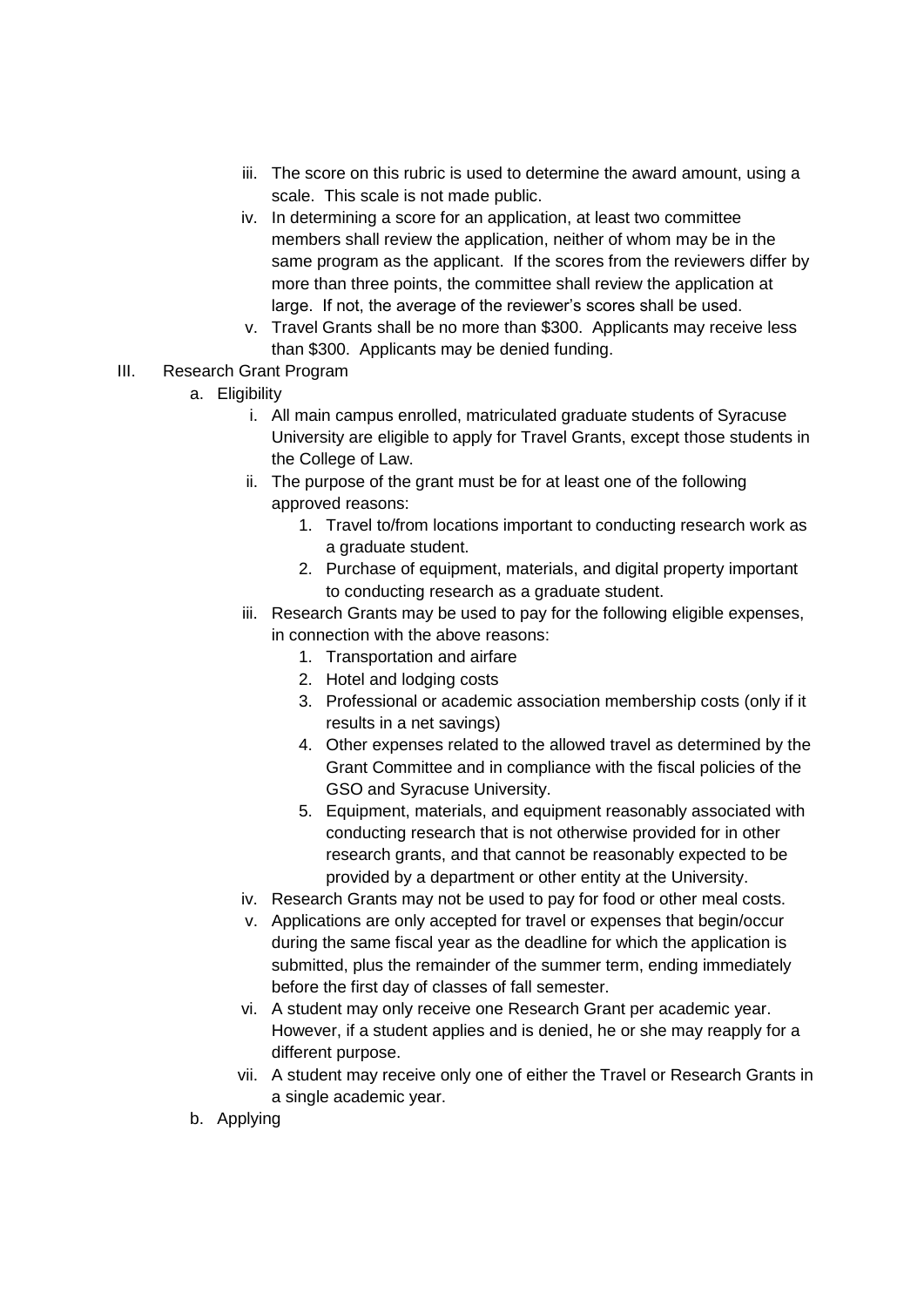- i. Students must apply for a Research Grant using official application materials, available on the GSO website. Old, outdated, and modified applications will not be accepted.
- ii. The Grant Committee will establish deadlines and publish them on the GSO website.
- iii. A faculty recommendation letter is required for an application to be considered complete. It is the responsibility of the applicant to ask his or her recommender for a recommendation - the GSO or its Committees will not communicate directly with a recommender.
- iv. All completed applications received by the end of the day of the relevant deadline will be considered by the Grant Committee when they next review applications.
- v. An incomplete application will be held for consideration at the next deadline. If the application is complete by that deadline, it will be considered at that later deadline, if not, it will be denied. If there are no later deadlines for the current academic year, the committee will not be able to consider that application.
- c. Evaluation Procedures
	- i. The Grant Committee evaluates all complete applications after each deadline. Award decisions are generally made within 21 business days of the deadline, with notifications sent as soon as possible afterward.
	- ii. In evaluating applications, a rubric is used to score each application. This rubric will be made public.
	- iii. The score on this rubric is used to determine the award amount, using a scale. This scale is not made public.
	- iv. In determining a score for an application, at least two committee members shall review the application, neither of whom may be in the same program as the applicant. If the scores from the reviewers differ by more than three points, the committee shall review the application at large. If not, the average of the reviewer's scores shall be used.
	- v. Research Grants shall be no more than \$500. Applicants may receive less than \$500. Applicants may be denied funding.
- IV. Grant Payment Information
	- a. The GSO will only reimburse spending after the expense has been incurred.
	- b. Reimbursement instructions can be found on the GSO website.
	- c. All awards are taxable income under US law. Nonresident aliens may have part of their award withheld and paid to the IRS on their behalf by the University.
	- d. Reimbursements will only be made after the student presents valid, original receipts and a completed GSO Travel/Research Payment Form.
	- e. All necessary materials must be presented to the GSO **within 45 days of when the spending occurred, or 45 days of receiving the grant letter**, whichever is later.